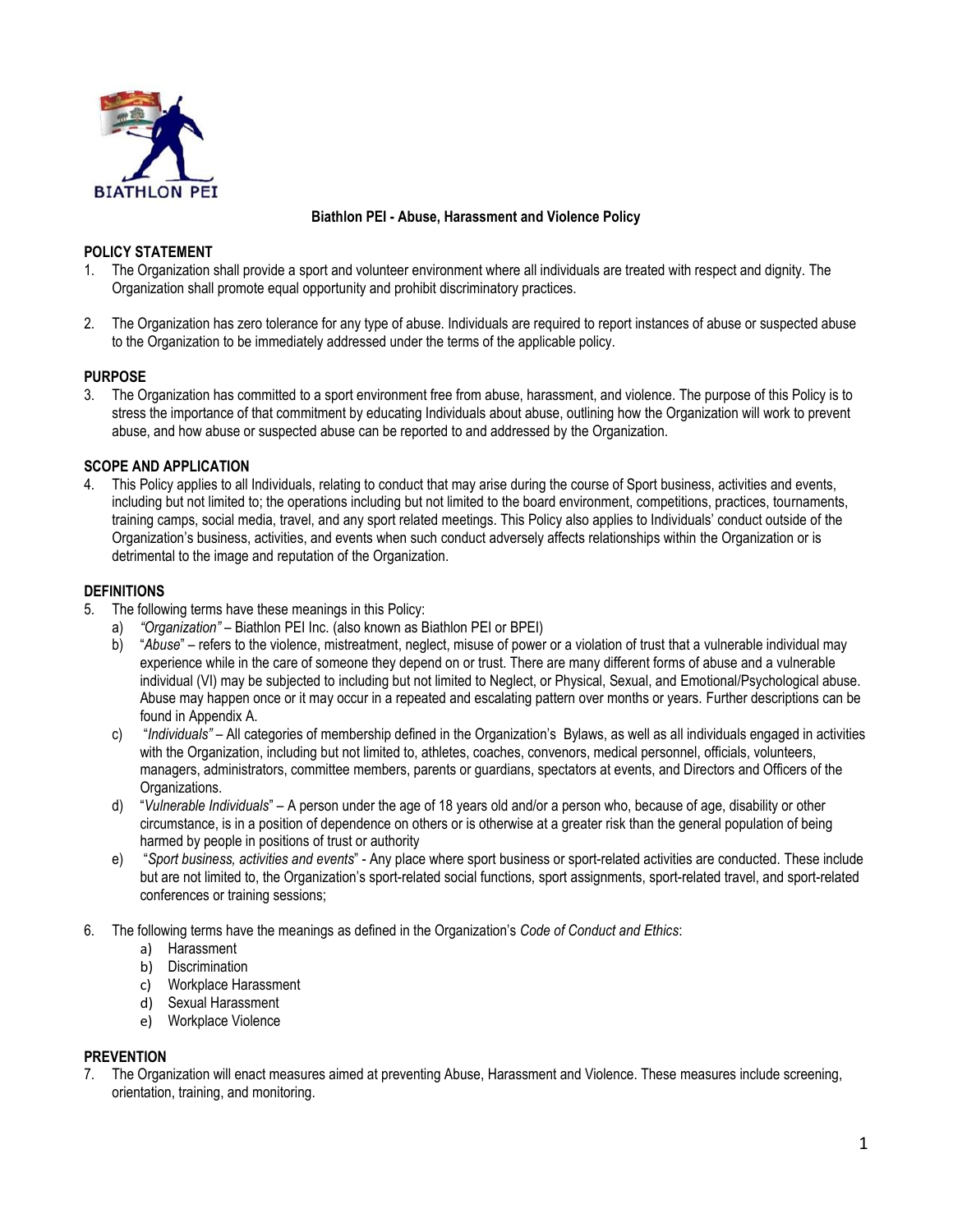## *Screening*

- 8. Individuals who coach, volunteer, officiate, deliver developmental programs, are affiliated with provincial teams, accompany a team to an event or competition, are paid staff, or otherwise engage with Vulnerable Individuals involved with the Organization will be screened according to the organization's *Screening Policy*.
- *9.* The Organization will use the *Screening Policy* to determine the level of trust, authority, and access that each Individual has with Vulnerable Individuals. Each level of risk will be accompanied by increased screening procedures.
- 10. An Individual's failure to participate in the screening process, or pass the screening requirements as determined by the *Screening Policy*, will result in the Individual's ineligibility for the position sought.

#### *Orientation and Training*

- 11. The Organization will deliver orientation and training to those Individuals who have access to, or interact with, Vulnerable Individuals. The orientation and training, and their frequency, will be based on the level of risk, as described in the *Screening Policy*. See Appendix A for some education material.
- 12. Orientation may include, but is not limited to: introductory presentations, facility tours, equipment demonstrations, parent/athlete meetings, meetings with colleagues and supervisors, orientation manuals, orientation sessions, and increased supervision during initial tasks or period of engagement.
- 13. Training may include, but is not limited to: certification courses, online learning, mentoring, workshop sessions, webinars, on-site demonstrations, and peer feedback.
- 14. At the conclusion of the orientation and training, Individuals will be required to acknowledge, in written form, that they have received and completed the orientation and training.

#### *Monitoring*

- 15. The Organization will regularly monitor those Individuals who have access to, or interact with, Vulnerable Individuals. The monitoring will be based on the level of risk, as described in the *Screening Policy*.
- 16. Monitoring may include, but is not limited to: regular status reports, logs, supervisor meetings, supervisor on-site check-ins, feedback provided directly to the organization (from peers and parents/athletes), and regular evaluations.

### **REPORTING**

- 17. Reports of abuse that are shared confidentially with an Individual by a Vulnerable Individual may require the Individual to report the incident to parents/guardians, the Organization or police. Individuals must respond to such reports in a non-judgemental, supportive and comforting manner but must also explain that the report may need to be escalated to the proper authority or to the Vulnerable Individual's parent/guardian.
- 18. Complaints or reports that describe an element of abuse, harassment, or violence will be addressed by the process(es) described in the Organization's *Discipline and Complaints Policy* and the *Investigations Policy - Discrimination*, *Harassment and Abuse*.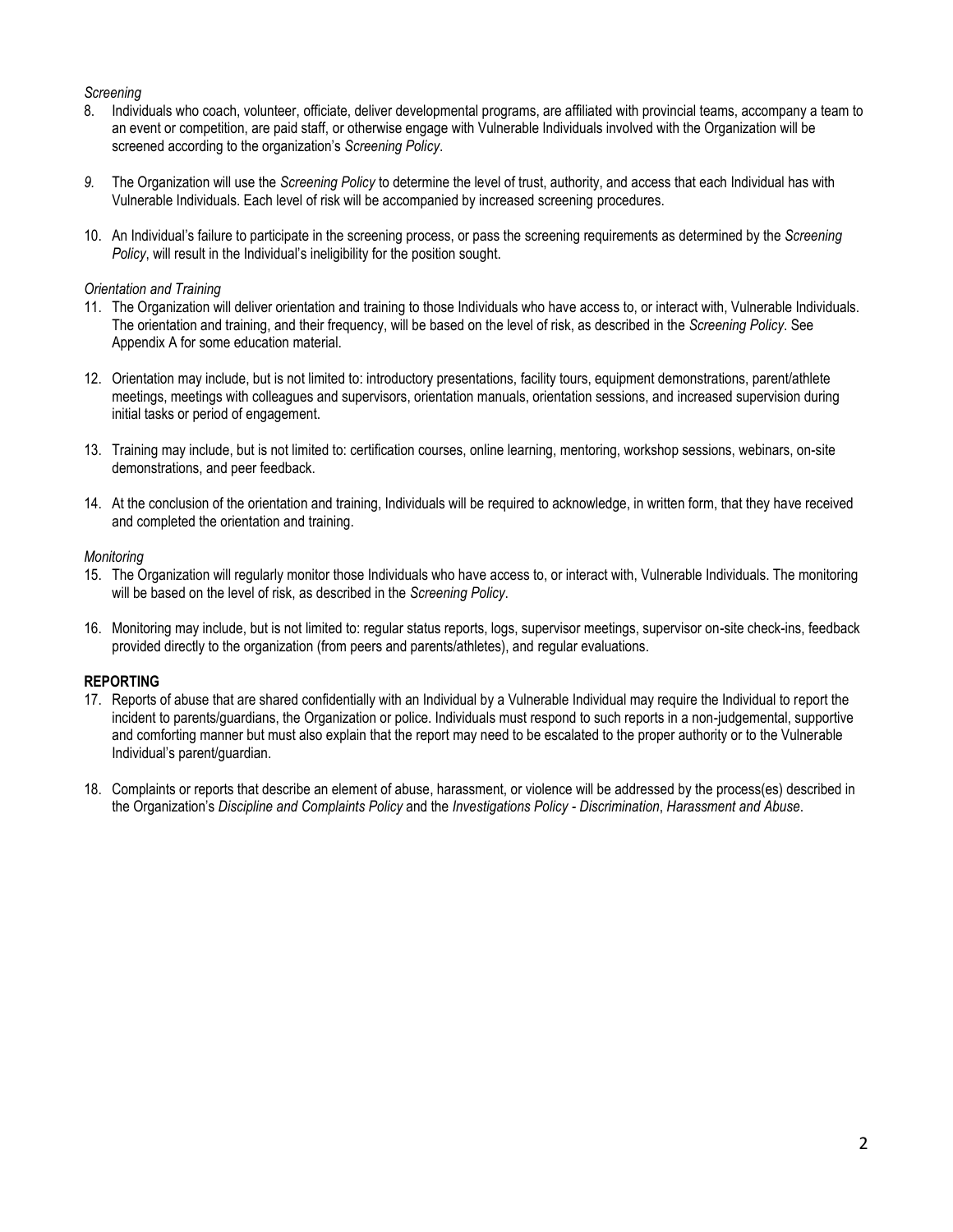### **APPENDIX A EDUCATION – WHAT IS ABUSE**

- 1. Vulnerable Individuals can be abused in different forms.
- 2. The following description of Child / Youth Abuse has been modified and adapted from Ecclesiastical's *Guidelines for Developing a*  Safety & Protection Policy for Children / Youth / Vulnerable Adults [1]:

### *Child / Youth Abuse*

- 3. "Child abuse" refers to the violence, mistreatment or neglect that a child or adolescent may experience while in the care of someone they depend on or trust. There are many different forms of abuse and a child may be subjected to more than one form:
	- a) **Physical abuse** involves single or repeated instances of deliberately using force against a child in such a way that the child is either injured or is at risk of being injured. Physical abuse includes beating, hitting, shaking, pushing, choking, biting, burning, kicking or assaulting a child with a weapon. It also includes holding a child under water, or any other dangerous or harmful use of force or restraint.
	- b) **Sexual abuse** and exploitation involve using a child for sexual purposes. Examples of child sexual abuse include fondling, inviting a child to touch or be touched sexually, intercourse, rape, incest, sodomy, exhibitionism, or involving a child in prostitution or pornography.
	- c) **Neglect** is often chronic, and it usually involves repeated incidents. It involves failing to provide what a child needs for his or her physical, psychological or emotional development and wellbeing. For example, neglect includes failing to provide a dependent child with food, clothing, shelter, cleanliness, medical care, or protection from harm.
	- d) **Emotional abuse** involves harming a child's sense of self-worth. It includes acts (or omissions) that result in, or place a child at risk of, serious behavioural, cognitive, emotional, or mental health problems. For example, emotional abuse may include aggressive verbal threats, social isolation, intimidation, exploitation, or routinely making unreasonable demands. It also includes exposing the child to violence.
- 4. An abuser may use a number of different tactics to gain access to children, exert power and control over them, and prevent them from telling anyone about the abuse or seeking support. The abuse may happen once, or it may occur in a repeated and escalating pattern over a period of months or years. The abuse may change form over time.
- 5. Abuse of children or youth in sport can include emotional maltreatment, neglect, and physical maltreatment.
	- a) **Emotional Maltreatment** A coach's failure to provide a developmentally-appropriate and supportive environment. Emotional abuse is at the foundation of all other forms of maltreatment (sexual, physical and neglect). In sports, this conduct has the potential to cause emotional or psychological harm to an athlete when it is persistent, pervasive or patterned acts (i.e., yelling at an athlete once does not constitute maltreatment). Examples of emotional maltreatment include:
		- i. Refusal to recognize an athlete's worth or the legitimacy of an athlete's needs (including complaints of injury/pain, thirst or feeling unwell)
		- ii. Creating a culture of fear, or threatening, bullying or frightening an athlete
		- iii. Frequent name-calling or sarcasm that continually "beats down" an athlete's self-esteem
		- iv. Embarrassing or humiliating an athlete in front of peers
		- v. Excluding or isolating an athlete from the group
		- vi. Withholding attention
		- vii. Encouraging an athlete to engage in destructive and antisocial behaviour, reinforcing deviance, or impairing an athlete's ability to behave in socially appropriate ways
		- viii. Over-pressuring; whereby the coach imposes extreme pressure upon the athlete to behave and achieve in ways that are far beyond the athlete's capabilities
		- ix. Verbally attacking an athlete personally (e.g., belittling them or calling them worthless, lazy, useless, fat or disgusting).
		- x. Routinely or arbitrarily excluding athletes from practice
		- xi. Using conditioning as punishment
		- xii. Throwing sports equipment, water bottles or chairs at, or in the presence of, athletes
		- xiii. Body shaming making disrespectful, hurtful or embarrassing comments about an athlete's physique
	- b) **Neglect -** acts of omission (i.e., the coach should act to protect the health/well-being of an athlete but does not). Examples of neglect include:
		- i. Isolating an athlete in a confined space or stranded on equipment, with no supervision, for an extended period
		- ii. Withholding, recommending against, or denying adequate hydration, nutrition, medical attention or sleep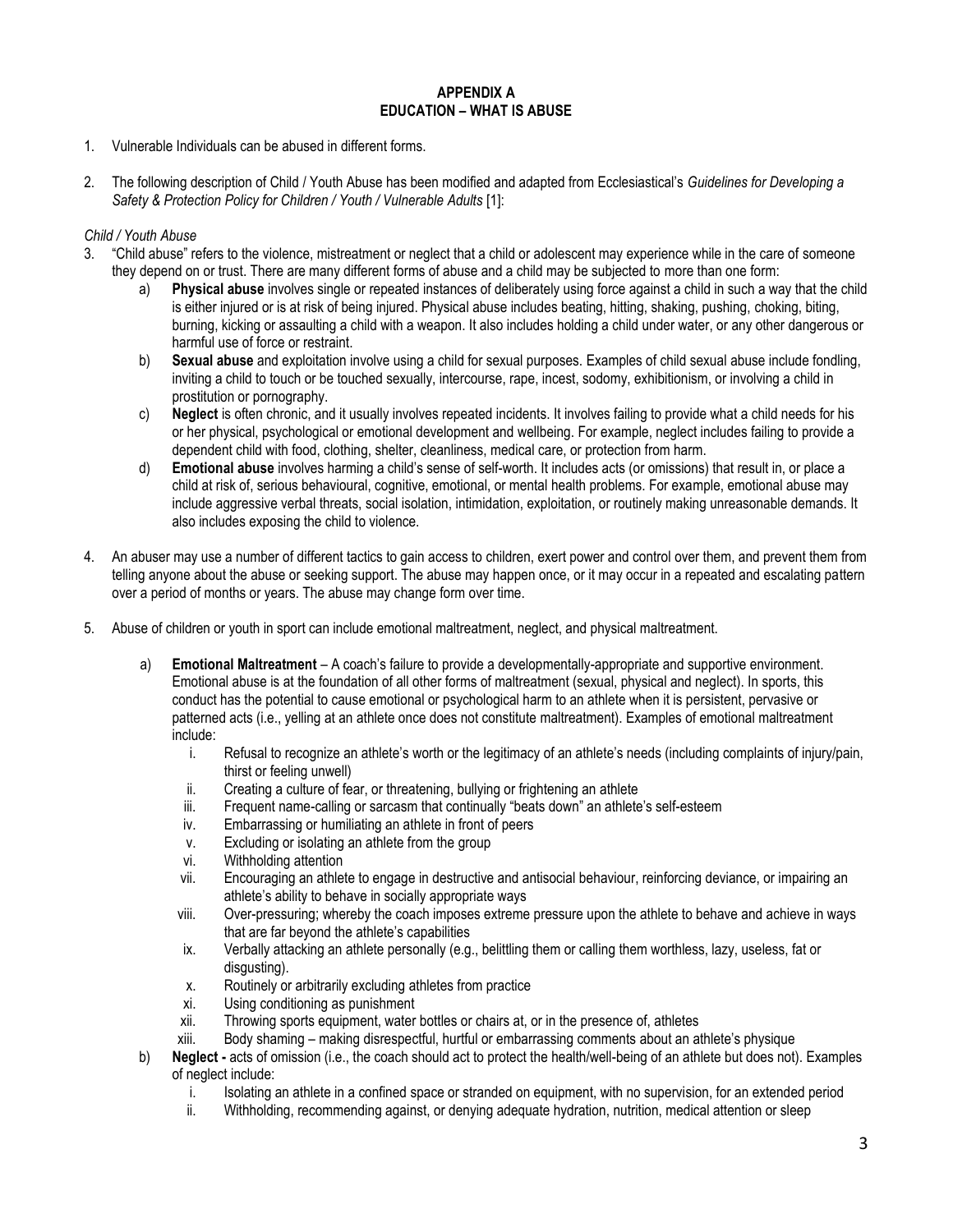- iii. Ignoring an injury
- iv. Knowing about sexual abuse of an athlete but failing to report it

c) **Physical Maltreatment** - involves contact or non-contact behaviour that can cause physical harm to an athlete. It also includes any act or conduct described as physical abuse or misconduct (e.g., child abuse, child neglect and assault). Almost all sport involves strenuous physical activity. Athletes regularly push themselves to the point of exhaustion. However, any activity that physically harms an athlete—such as extreme disciplinary actions or punishment—is unacceptable. Physical maltreatment can extend to seemingly unrelated areas including inadequate recovery times for injuries and restricted diet. Examples of physical maltreatment include:

- i. Punching, beating, biting, striking, choking or slapping an athlete
- ii. Intentionally hitting an athlete with objects or sporting equipment
- iii. Providing alcohol to an athlete under the legal drinking age
- iv. Providing illegal drugs or non-prescribed medications to any athlete
- v. Encouraging or permitting an athlete to return to play prematurely or without the clearance of a medical professional, following a serious injury (e.g., a concussion)
- vi. Prescribed dieting or other weight-control methods without regard for the nutritional well-being and health of an athlete
- vii. Forcing an athlete to assume a painful stance or position for no athletic purpose, or excessive repetition of a skill to the point of injury
- viii. Using excessive exercise as punishment (e.g., stretching to the point of causing the athlete to cry, endurance conditioning until the athlete vomits)
- d) **Grooming** a slow gradual and escalating process of building comfort and trust with an athlete and/or their parents/guardian that is often very difficult to recognize. The process allows for inappropriate conduct to become normalized. It is often preceded by building confidence and comfort that an individual can be trusted with the care of the athlete. Examples of grooming include:
	- i. Nudity or exposure of genitals in the presence of an athlete;
	- ii. Sexually oriented conversation or discussions about personal sexual activities;
	- iii. Excessive discussions about a coach's personal life outside of coaching (i.e., family, work, medical challenges)
	- iv. Spending time with an individual athlete and/or their family outside of team activities;
	- v. Excessive gift-giving to an individual athlete;
	- vi. Socially isolating an athlete;
	- vii. Restricting an athlete's privacy;
	- viii. Providing drugs, alcohol or tobacco to an athlete;
	- ix. Becoming overly-involved in an athlete's personal life;
	- x. Making sexual or discriminatory jokes or comments to an athlete;
	- xi. Displaying material of a sexual nature in the presence of an athlete;
	- xii. Mocking or threatening an athlete
	- xiii. Putting coach's needs above needs of athlete and/or going to athlete to have coach's needs met
- 6. Importantly, emotional and physical maltreatment does not include professionally-accepted coaching methods (per the NCCP) of skill enhancement, physical conditioning, team building, discipline, or improving athletic performance.
- 7. Potential warning signs of abuse of children or youth can include[2][3]:
	- a) Recurrent unexplained injuries
	- b) Alert behaviour; child seems to always be expecting something bad to happen
	- c) Often wears clothing that covers up their skin, even in warm weather
	- d) Child startles easily, shies away from touch or shows other skittish behaviour
	- e) Constantly seems fearful or anxious about doing something wrong
	- f) Withdrawn from peers and adults
	- g) Behavior fluctuates between extremes (e.g., extremely cooperative or extremely demanding)
	- h) Acting either inappropriately beyond their age (like an adult; taking care of other children) or inappropriately younger than their age (like an infant; throwing tantrums)
	- i) Acting out in an inappropriate sexual way with toys or objects
	- j) New adult words for body parts and no obvious source
	- k) Self-harm (e.g., cutting, burning or other harmful activities)
	- l) Not wanting to be alone with a particular child or young person

*Vulnerable Adult Abuse*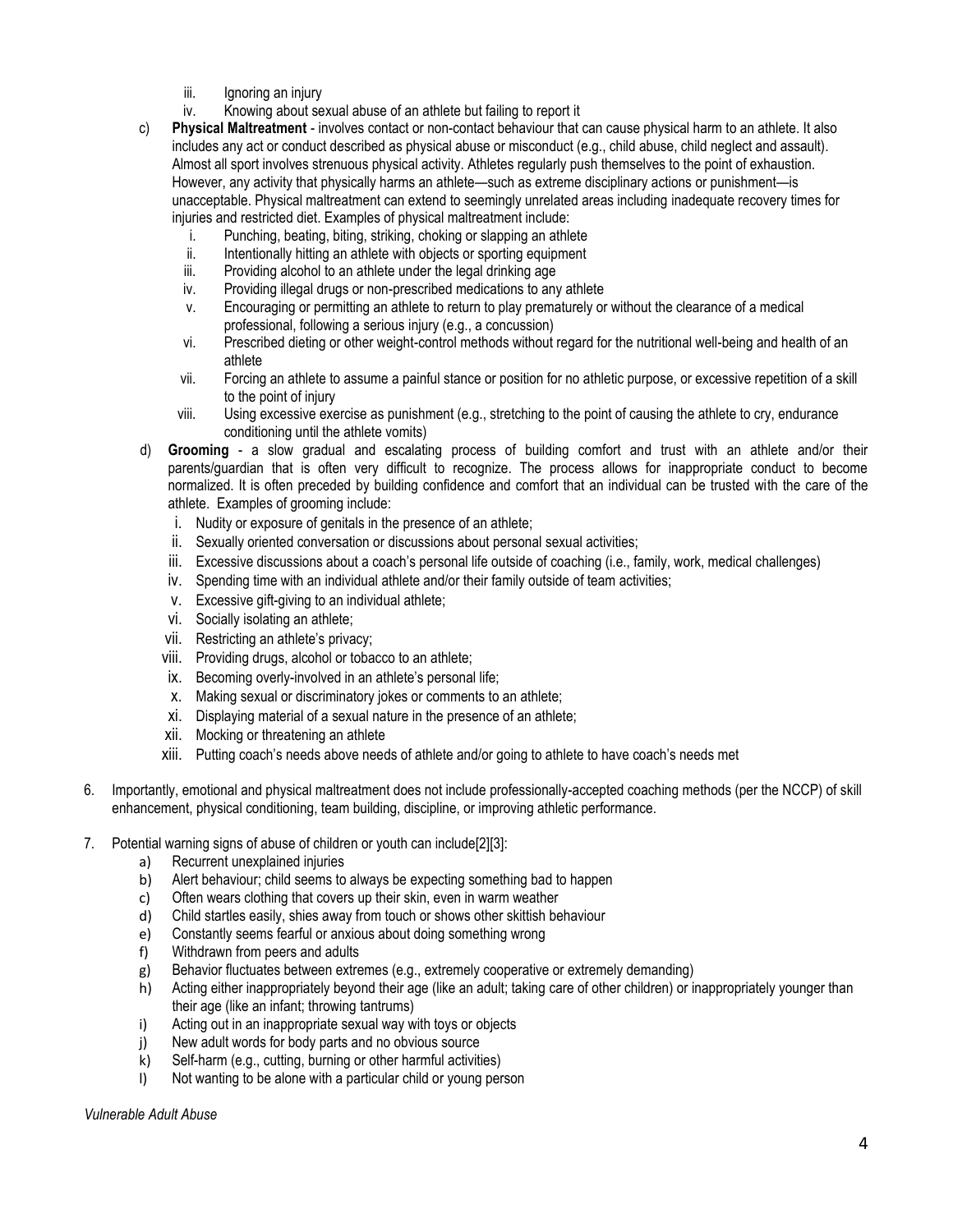- 8. Although individuals may be abused at virtually any life stage childhood, adolescence, young adulthood, middle age, or old age the nature and consequences of abuse may differ depending on an individual's situation, disability, or circumstance.
- 9. The following description of Vulnerable Adult Abuse has been modified and adapted from Ecclesiastical's *Guidelines for Developing a*  Safety & Protection Policy for Children / Youth / Vulnerable Adults [1].
- 10. Abuse of vulnerable adults is often described as a misuse of power and a violation of trust. Abusers may use a number of different tactics to exert power and control over their victims. Abuse may happen once, or it may occur in a repeated and escalating pattern over months or years. The abuse may take many different forms, which may change over time:
	- Psychological abuse includes attempts to dehumanize or intimidate vulnerable adults. Any verbal or non-verbal act that reduces their sense of self-worth or dignity and threatens their psychological and emotional integrity is abuse. This type of abuse may include, for example
		- i. Threatening to use violence
		- ii. Threatening to abandon them
		- iii. Intentionally frightening them
		- iv. Making them fear that they will not receive the food or care they need
		- v. Lying to them
		- vi. Failing to check allegations of abuse against them
	- b) **Financial abuse** encompasses financial manipulation or exploitation, including theft, fraud, forgery, or extortion. It includes using a vulnerable adult's money or property in a dishonest manner or failing to use a vulnerable adult's assets for their welfare. Abuse occurs any time someone acts without consent in a way that financially or personally benefits one person at the expense of another. This type of abuse against a vulnerable adult may include, for example:
		- i. Stealing their money, disability cheques, or other possessions
		- ii. Wrongfully using a Power of Attorney
		- iii. Failing to pay back borrowed money when asked
	- c) **Physical abuse** includes any act of violence whether or not it results in physical injury. Intentionally inflicting pain or injury that results in either bodily harm or mental distress is abuse. Physical abuse may include, for example:
		- i. Beating
		- ii. Burning or scalding
		- iii. Pushing or shoving
		- iv. Hitting or slapping
		- v. Rough handling
		- vi. Tripping
		- vii. Spitting
	- d) All forms of sexual abuse are also applicable to vulnerable adults
- 11. Potential warning signs of abuse of vulnerable adults can include:
	- a) Depression, fear, anxiety, passivity
	- b) Unexplained physical injuries
	- c) Dehydration, malnutrition, or lack of food
	- d) Poor hygiene, rashes, pressure sores
	- e) Over-sedation

## *Practice*

- 12. When Individuals interact with children or vulnerable adults, they are required to enact certain practical approaches to these interactions. These include, but are not limited to:
	- a) Limiting physical interactions to non-threatening or non-sexual touching (e.g., high-fives, pats on the back or shoulder, handshakes, specific skill instruction, etc.)
	- b) Ensuring that children or vulnerable adults are always supervised by more than one adult
	- c) Ensuring that more than one person is responsible for team selection (thereby limiting the consolidation of power onto one Individual)
	- d) Including parents/guardians in all communication (e.g., electronic, telephonic) with children or vulnerable adults
	- e) Ensuring that parents/guardians are aware that some non-personal communication between Individuals and children or vulnerable adults (e.g., coaches and athletes) may take place electronically (e.g., by texting) and that this type of communication is now considered to be commonplace, especially with older children (e.g., teenagers). Individuals are aware that such communication is subject to the *Code of Conduct and Ethics*
	- f) When traveling with children or vulnerable adults, the Individual will not do so without another adult present and will not stay in the same overnight accommodation location without additional adult supervision.